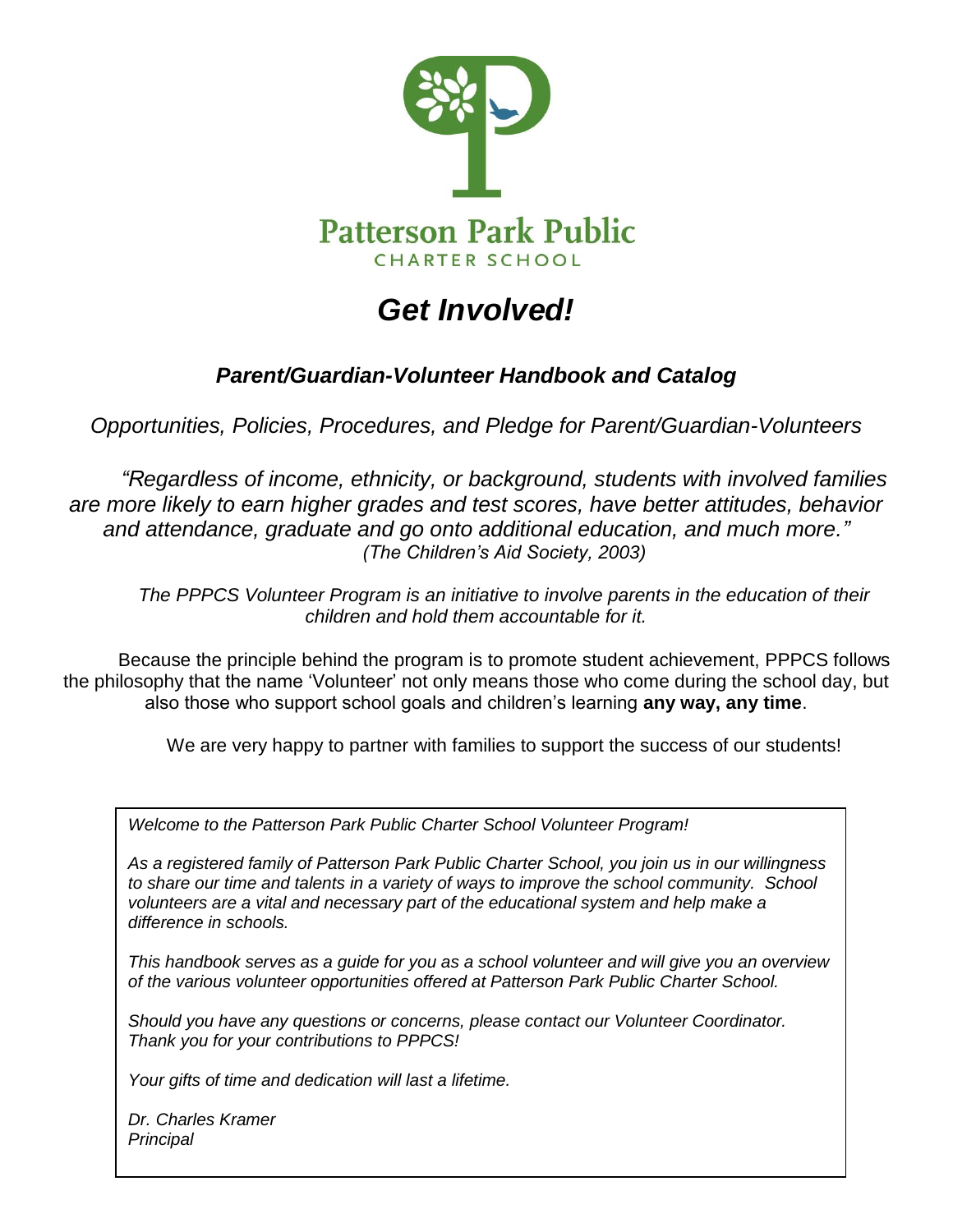## **Volunteer Opportunities**

There are many ways to support PPPCS through your volunteer efforts. The volunteer opportunities listed below are regular and ongoing needs, but throughout the year additional volunteer assignments will be identified to meet a variety of schedules, interests and abilities. Please look in the Weekly Announcements or the Volunteer Central board near the front office for current information about Volunteer Opportunities. To signup for a volunteer opportunity, please contact the Volunteer Coordinator at [VCOORDINATOR@pppcs.org](mailto:VCOORDINATOR@pppcs.org) or 410-558-1230, ext. 393.

#### *During School Hours Volunteer Opportunities*

- Arrival and Dismissal Monitor
- Breakfast, Lunch or Recess Assistant
- Fresh Fruit and Vegetable Program Volunteer
- Fieldtrip Chaperone
- Classroom Assistant
- Main Office Assistant
- Library Volunteer
- Elective Teacher
- Science Fair Judge
- Career Day Speaker
- Outside the Classroom Volunteer (copying, laminating, filing, assembling classroom games & supplies, correcting homework & class work, cutting, coloring, etc.)

#### *School Committee Volunteer Opportunities*

- HOPPP (Hands On Patterson Park Public – parent organization)
- ACT (Action Collaboration Team)
- Board of Directors (and committees and event teams)
- Ad Hoc Committees

#### *Do you have other ideas?*

#### *After School Hours and Other Volunteer Opportunities*

- Special Event Volunteer
- After School Program or Extracurricular Activity Volunteer
- Supper Assistant
- Adult Education Class Greeter
- Community Outreach Volunteer
- CSA (Community Supported Agriculture) Volunteer
- Parent and/or School Advocacy Volunteer
- Childcare Provider
- Attendance at any school celebrations, events, fundraisers, workshops, & meetings
- Participant in educational, cultural, or community activities, including visits to libraries, museums, zoos, aquariums, educational centers/facilities, cultural festivals, and neighborhood association meetings
- At-Home Volunteer (assembling classroom games & supplies, correcting homework & class work, cutting, coloring, etc.)

If you know of an opportunity that would be appropriate for you or PPPCS families to participate in that we should count toward volunteer hours, please contact the Volunteer Coordinator. We invite your ideas and input!

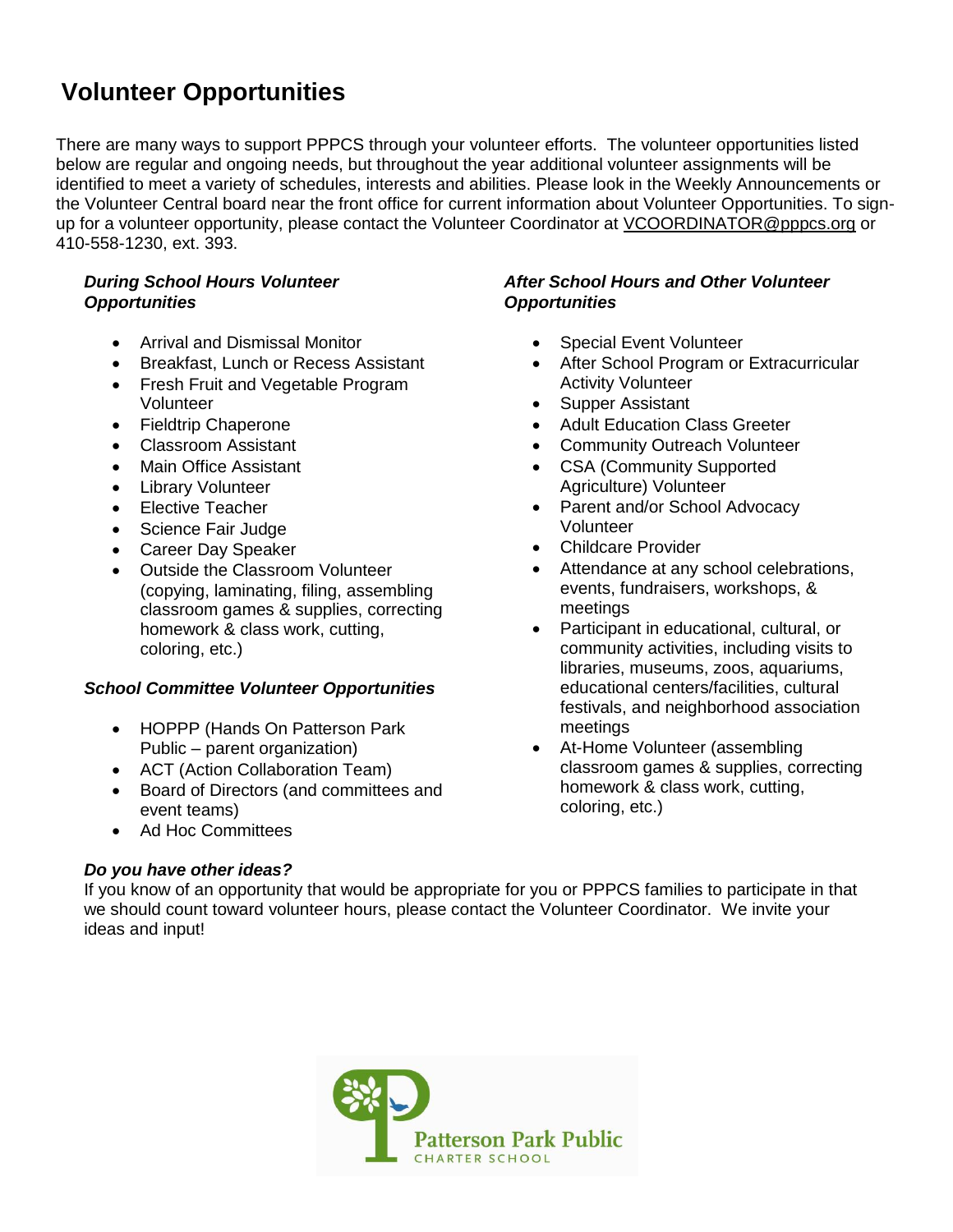## **Policies and Procedures for School Volunteers**

#### **Volunteer Commitment Information**

- Every PPPCS family signs an agreement committing to volunteer 20 hours each school year.
- Volunteers must complete their commitment for each school year between July 1 and June 30.
- A family may be eligible for flexibility in its hour commitment if the family is undergoing extenuating circumstances, such as the severe illness of a family member. To discuss flexibility, please contact the Volunteer Coordinator.

#### **Record Keeping**

 At the beginning of each school year, PPPCS asks every family to complete the *Volunteer Pledge* sheet and return it to the Volunteer Coordinator.

#### **Recording Volunteer Hours**

- Parents/Guardians are responsible for reporting their own volunteer hours; please do not rely on teachers or other staff to report your volunteer hours.
- All volunteer hours count! Please remember to complete volunteer sheets and log your hours for every instance of volunteering! Even if you have completed your required number of hours, it is important that we have an accurate count of all hours. This shows what a strong school community we have, and it is useful when we are applying for grants and other support.
- The following options are available to you and your family to ensure that your hours are accounted for. Please select the option most convenient to you:

#### **\*New\* Digital Sign in System (HelpCounter)**

- Sign into and out of the building using the new software system on the laptop across from the front office.
- The system will print a name tag with a barcode when you sign in, or you will be given a permanent name tag with a barcode. Both can be scanned to easily sign in and out of the building, and will ensure that you receive credit for all hours.
- If you use email, stay tuned for information on how to update your contact information and preferences from home, as well as manually add involvement hours and stay current with new and ongoing volunteer opportunities.

#### **Volunteer Tracking Sheet**

- Complete a *Volunteer Tracking Sheet (attached)*
- More *Volunteer Tracking Sheets* are available on the Volunteer Central board in the Kindergarten hallway*.*
- A staff member must initial the *Tracking Sheet* for hours served at school to be counted. Attach a ticket stub, receipt, or documentation and for off-site hours.
- Return your completed *Volunteer Tracking Sheets* to Volunteer Central to ensure that your hours are recorded. Submit *Tracking Sheets* and *Calendars* at least monthly to help ensure you are accounting for all of your hours.

#### **School Events**

• If you and your family attend a school event, make sure that every adult in your family signs the sign-in sheet; this ensures that we have an accurate count of volunteer hours and attendance for all family members.

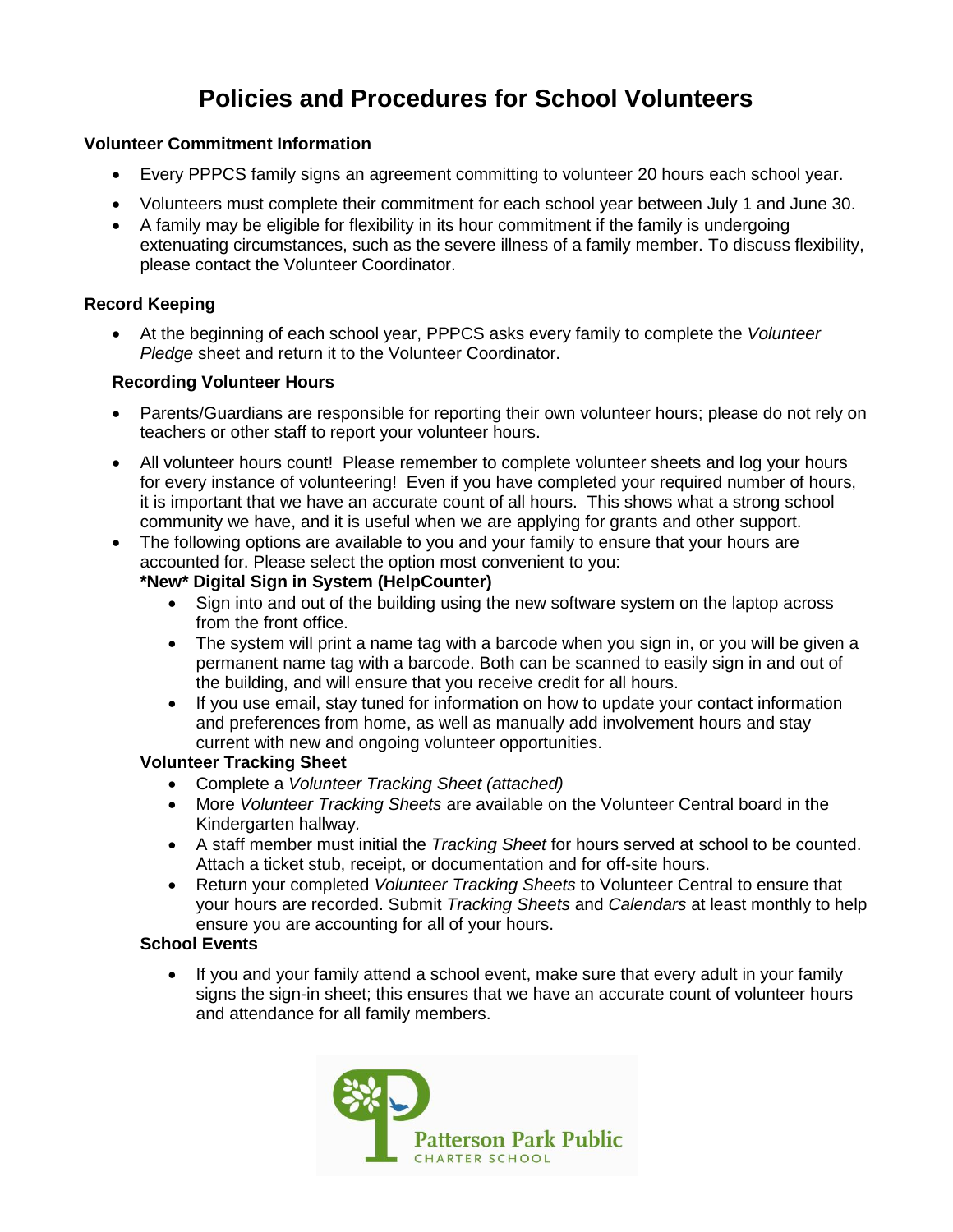#### **Safety and Accountability**

- All volunteers must abide by the same school visitor policy as any other visitor. The entire policy is in the Family Handbook.
- All visitors must sign in at the main office every time they visit the school.
- All visitors must wear a school identification badge that they receive at the main office when they sign in.
- Because the safety of our students is our highest priority, some volunteer positions require background checks, including indirectly supervised positions and volunteers who are in the school on average of four times per month.
- School volunteers can obtain background checks from Baltimore City Schools. To get a background check:
	- 1. Get a Letter of Support from the Volunteer Coordinator.
	- 2. Visit the Office of Partnerships, Communications, and Community Engagement at 200 E. North Avenue, Room 317 on Thursdays from 1 pm to 3 pm or Fridays from 9 am – 3 pm.
	- 3. Sign a volunteer pledge in Room 317.
	- 4. Get fingerprinted and processed for state and federal background checks in Room 120.
- Both students and staff rely on volunteers. If you are expected to volunteer and an illness or an emergency arises, please call the school office and/or the Volunteer Coordinator to notify the staff that you are unable to volunteer that day.

*If you would like more information or have questions and/or concerns, please contact the PPPCS Volunteer Coordinator at 410-558-1230, ext. 393 or [VCOORDINATOR@pppcs.org.](mailto:VCOORDINATOR@pppcs.org) - - - - - - - - - - - - - - - - - - - - - - - - - - - - - - - - - - - - - - - - - - - - - - - - - - - - - - - - - - - - - - - - - - - - - - - - - - -*

|                                      | <b>Volunteer Tracking Sheet</b>                                                                                |                                               |  |
|--------------------------------------|----------------------------------------------------------------------------------------------------------------|-----------------------------------------------|--|
| <b>Patterson Park Public</b>         |                                                                                                                | Date: _________________(date you volunteered) |  |
|                                      | Volunteer Name: 1990 Married March 2014 (Cuardian Name, if different: 1990) Married Married Married Married Ma |                                               |  |
| *Please list all students in family. |                                                                                                                |                                               |  |
|                                      |                                                                                                                |                                               |  |
|                                      | *A teacher or staff member must initial this Sheet for hours to be counted!                                    |                                               |  |
|                                      |                                                                                                                |                                               |  |

*\*Please attach a ticket stub, receipt, or documentation for off-site hours.*

| For Office Use:          |                                                        |
|--------------------------|--------------------------------------------------------|
| <b>VC Authorization:</b> | <b>Patters of park Public</b><br><b>CHARTER SCHOOL</b> |